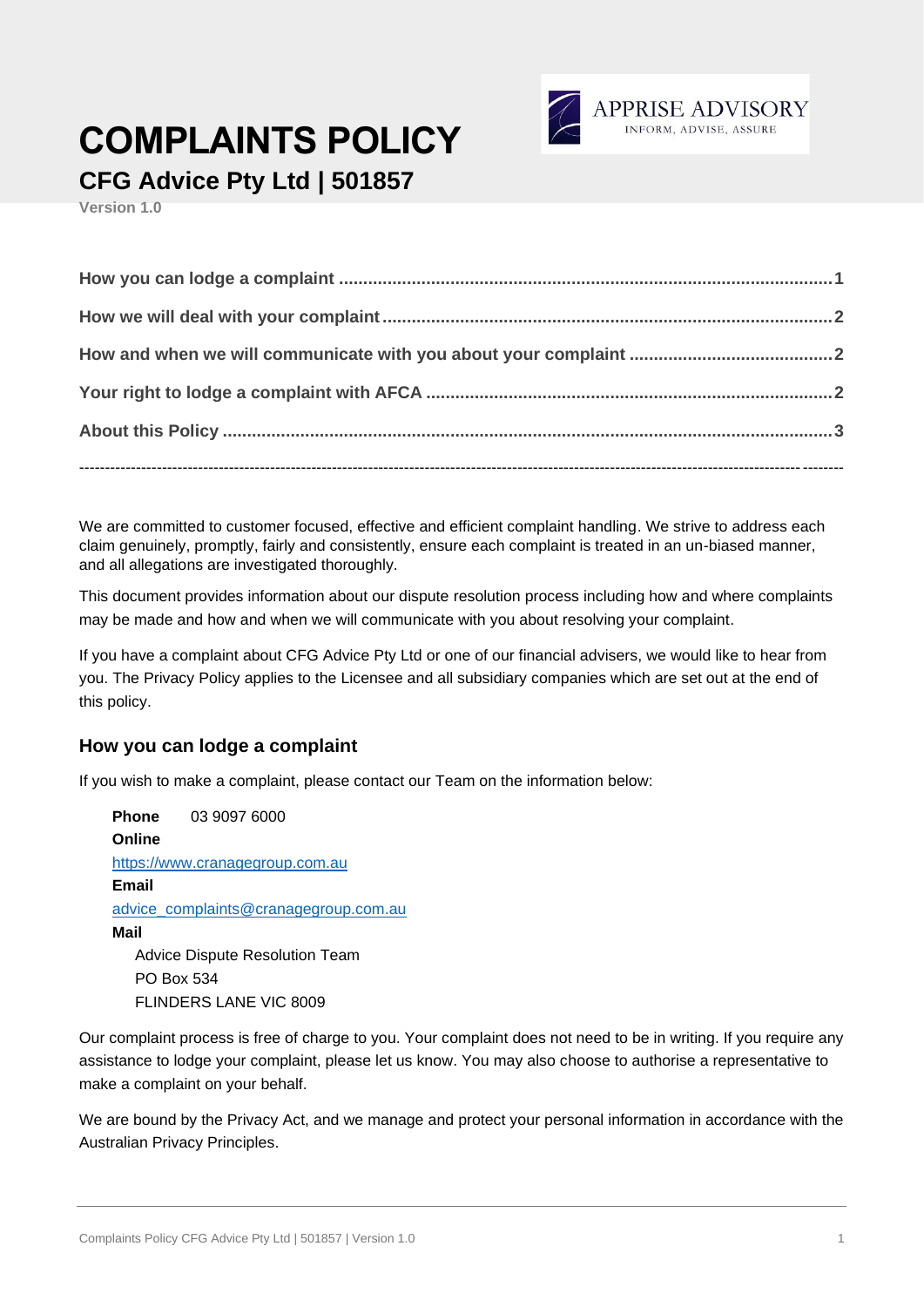## **How we will deal with your complaint**

We will respond to your complaint in a timely and flexible manner. Our goal is to ensure the earliest possible resolution and we will try to resolve your complaint wherever possible at the first point of contact. Where your complaint is urgent it will be prioritised.

We will ensure you have the opportunity to explain your complaint. To this end we ask that where possible, that you provide the following information about your complaint:

- your full name, date of birth and contact details
- if relevant, your financial adviser's or mortgage broker's name
- the names of any service providers, such as any investment, insurance or credit product providers, associated with your complaint
- any identifying account numbers or other references, such as an investor number, loan number, policy number or superannuation account number
- supporting documentation and
- the resolution you are seeking.

We will address your complaint fairly and consistently, treating each complaint in an un-biased manner, and ensuring all allegations are investigated thoroughly. We will inform the financial adviser or mortgage broker involved about your complaint and ask them to respond to us.

Once your complaint is resolved any agreed outcomes will be implemented in a timely manner.

### **How and when we will communicate with you about your complaint**

We will acknowledge the receipt of your complaint within 1 business day verbally or in writing. Where this is not possible, acknowledgement will be made as soon as possible.

We will investigate your complaint promptly and **respond to you within 30 calendar days**. Our response will include:

- The outcome of your complaint including the actions taken to resolve it
- The reasons for our decisions and
- Information about your rights if you are not satisfied with the resolution.

If we are able to resolve the complaint to your complete satisfaction within 5 business days, we may not provide a written response unless you request a response in writing.

Some complex matters may require additional time to thoroughly investigate the complaint and bring it to a resolution. Where additional time is required, we will advise you in writing within 30 calendar days of receiving the complaint. We will explain the reasons for the delay.

We will communicate openly throughout the process.

If you are not satisfied with the resolution of your complaint, you can lodge a complaint with the Australian Financial Complaints Authority (AFCA).

### **Your right to lodge a complaint with AFCA**

If an issue has not been resolved to your satisfaction, you can lodge a complaint with AFCA. AFCA provides fair and independent complaint resolution that is free to consumers. The contact details for AFCA are:

#### **Mail** GPO Box 3, Melbourne VIC 3001